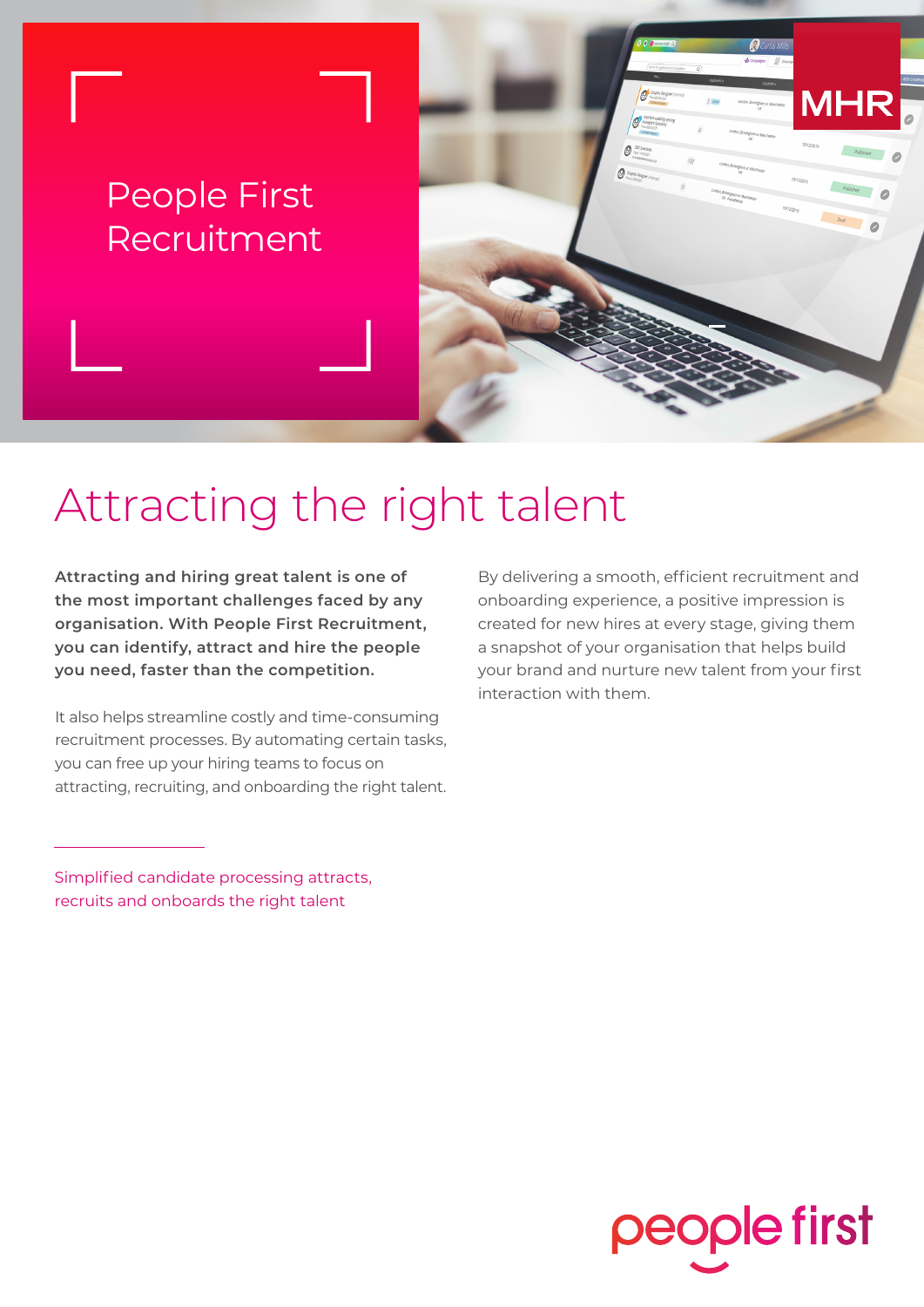

#### **Overcoming your recruitment challenges**

#### **People First Recruitment enables you to:**

- **•** recruit effectively for the short, medium and long term
- speed up recruitment for both candidates and hiring managers
- improve your ability to attract and deploy the right talent
- reduce the admin burden of the recruitment process
- improve the candidate experience throughout the recruitment and onboarding process
- identify process improvements to increase efficiency

#### **Your ongoing business benefits**

- **Increase the value of your talent pool** by attracting and recruiting the right people
- **Boost business agility** by easily delivering increased talent when the business demands
- **Increase efficiency** by automating many manual HR tasks throughout the recruitment process
- **Reduce cost** by streamlining processes and saving valuable time
- **Build your brand** by delivering a positive interaction at every stage
- **Strengthen strategic focus** by freeing up HR resources
- **Widen your talent pool** with seamless integration in to job boards

Easily build a contingent workforce that addresses high-demand work periods